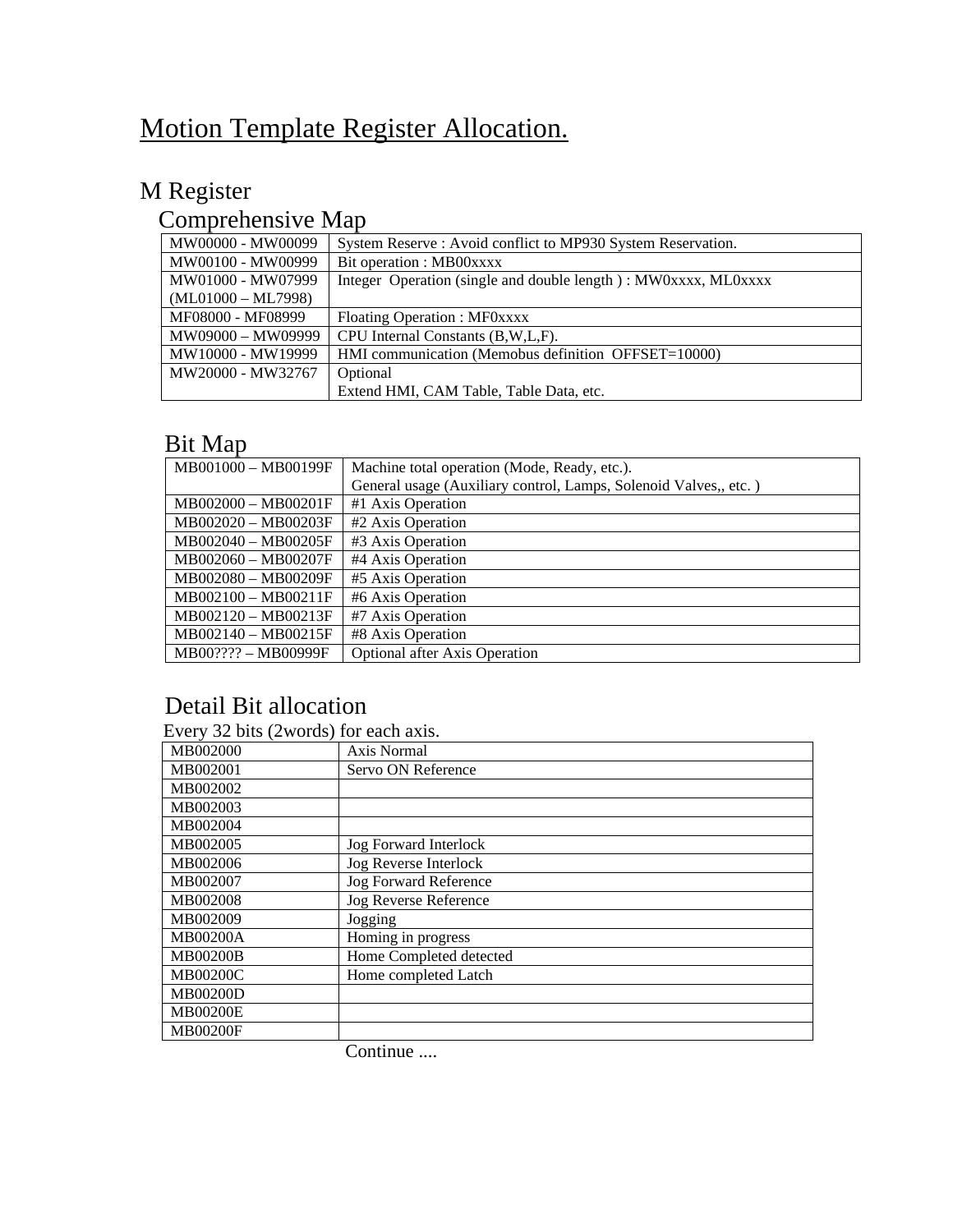# Detail Bit allocation (continue)

| MB002010 | Product Reference |
|----------|-------------------|
| MB002011 | Producing         |
| MB002012 |                   |
| MB002013 |                   |
| MB002014 |                   |
| MB002015 |                   |
| MB002016 |                   |
| MB002017 |                   |
| MB002018 |                   |
| MB002019 |                   |
| MB00201A |                   |
| MB00201B |                   |
| MB00201C |                   |
| MB00201D |                   |
| MB00201E | Running           |
| MB00201F | Zero Speed        |

#### Every 32 bits (2words) for each axis.

### CPU Internal constants for each axis

Every 20 words for each axis starting from MW09010.

| MW09010 | Gear Ratio [motor revolution] [N]                   |
|---------|-----------------------------------------------------|
| MW09011 | Gear Ratio [machine axis revolution] [N]            |
| MW09012 | Motor Rated Speed [rpm]                             |
| MW09013 |                                                     |
| MW09014 |                                                     |
| MW09015 |                                                     |
| MW09016 |                                                     |
| MW09017 |                                                     |
| MW09018 | Jog Speed [unit varies with SVA or SVB]             |
| MW09019 | Homing Approach Speed [unit varies with SVA or SVB] |
| MW09020 | Homing Creep Speed (SVA)[0.01%N]                    |
| MW09021 |                                                     |
| MW09022 |                                                     |
| MW09023 |                                                     |
| MW09024 |                                                     |
| MW09025 |                                                     |
| MW09026 |                                                     |
| MW09027 |                                                     |
| MW09028 |                                                     |
| MW09029 |                                                     |
|         |                                                     |